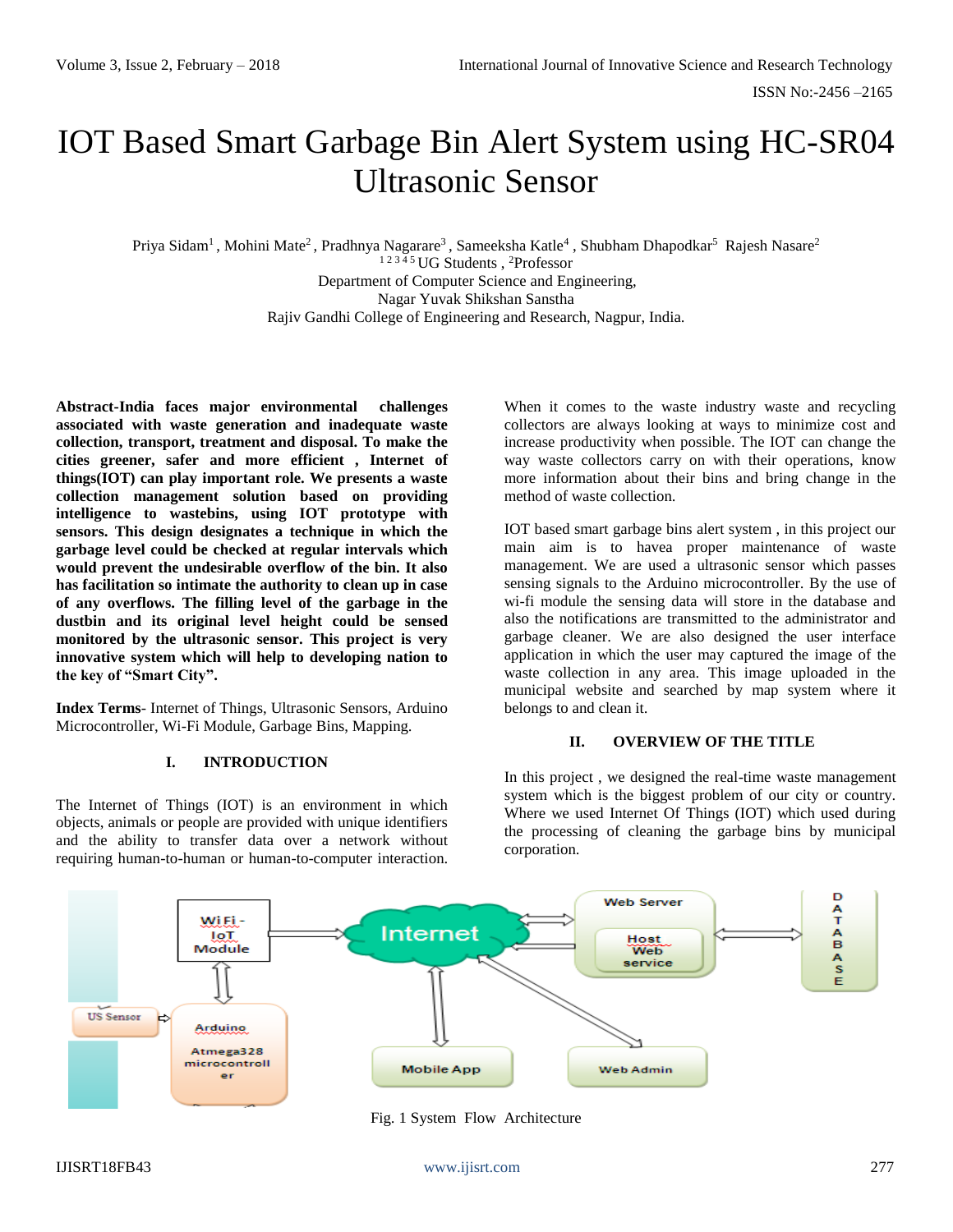ISSN No:-2456 –2165

# **III. LITERATURE SURVEY**

IoT Based Smart Garbage and Waste Collection Bincreates unhygienic conditions for people as well as ugliness to that place leaving bad smell. To avoid all such situations we are going to implement a project called IoT Based Smart Garbage and Waste Collection bins.This project on the working of the Wi-Fi module; essential for its implementation. The main aim of this project is to reduce human resources and efforts along with the enhancement of a smart city vision. Byusing sensor and GSM for smart cities environment clean and ensures hygienic surrounding. Improper disposal and improper maintenance of the domestic waste creates issues in public health and environmental pollution. This model consists of an Arduino controller, a few garbage bins loaded with sensors and monitored continuously through a web. This system also has a scope for citizen participation, wherein any grievances from citizens related to waste management is heard. The proposed e-monitoring system is anembedded system that comprises of IOT technology interfaced with Arduino microcontroller and a web base which is completely computerized. By employing the proposed system, the municipal authority could monitor the waste collection status effectively.

#### **IV. PROPOSED WORK**

The main aim of our project is to maintain the waste pollution in the city or country. The idea of smart garbage bin alert system is comes from the mission of waste management i.e. "Smart City" and "Swachha Bharat Abhiyan". In this project the technology used is the Internet Of Things (IOT) which is now most popular all over the world via wi-fi module. By the used of IOT system the sensing signals are passing from ultrasonic sensor to the arduino microcontroller. Administrator of municipal corporation must passes the message to the garbage bin cleaner with their location in the city.

There is also designed the user module i.e. for the citizens of the city. This application is applicable to capture the image of waste pollution in any area of the city were uploaded in the municipal websites. Where the municipal corporation takes action on it for cleaning the waste pollution by finding the location of that image via map.



Fig. 2 Process of the System.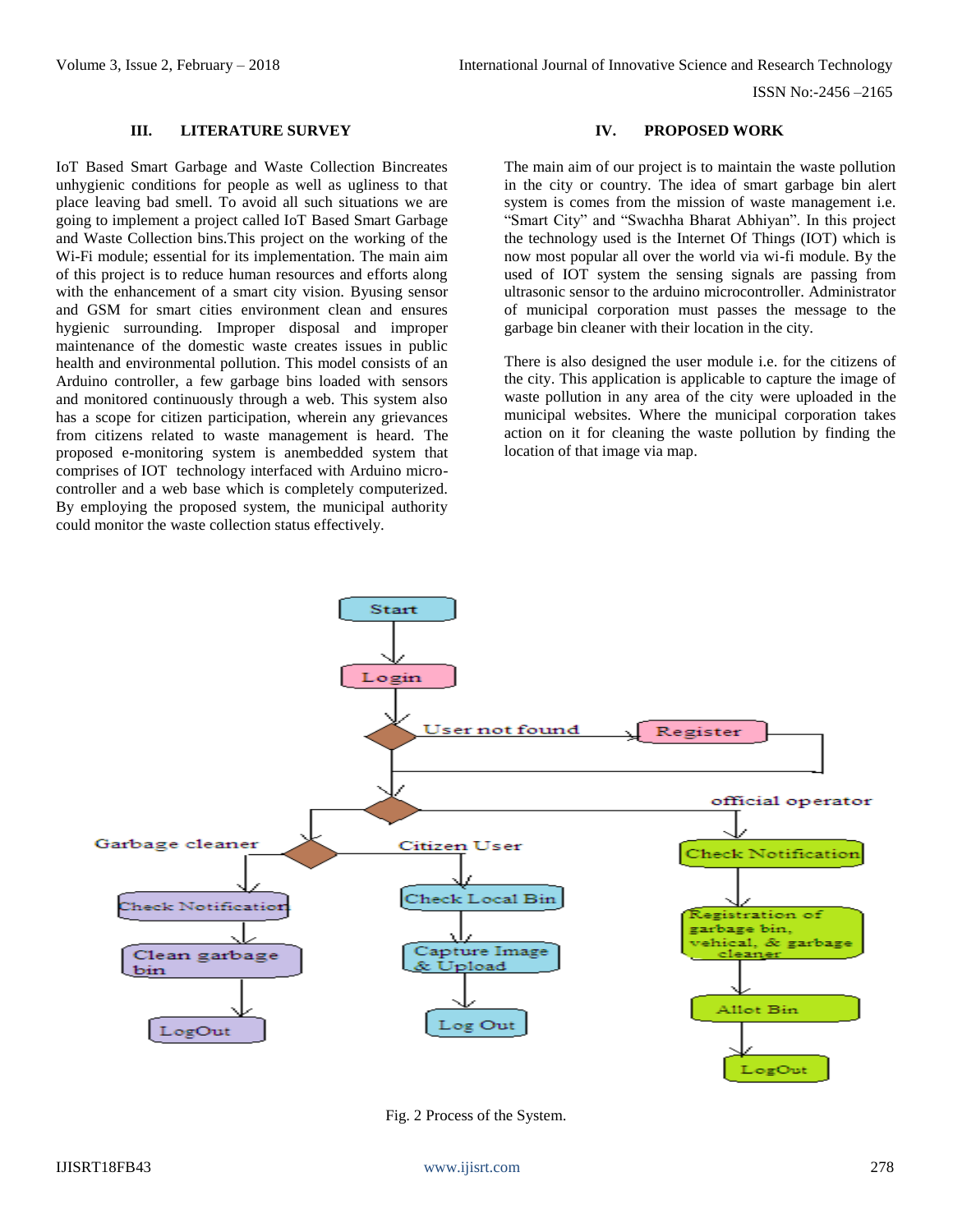# **V. PROCESS**

- The system includes three main users which are administrator/official operator , garbage bin cleaner and citizen .
- The official operator of this system have the rights i.e. to checking the garbage bin level, detail database about garbage bin cleaner and collection of vehicle.
- The users may interact with the system via website of the system.
- The garbage bin cleaner must have the right to know the status of garbage bin. And clean the garbage bin which located in the waste area of the city.
- Citizen must have right to complaint against waste area by capturing the image and upload image to the main system.
- This project may vary for every area of the city which used to manage the waste problem.

# **VI. COMPONENTS**

# *A. HC-SR04 Ultrasonic Sensor:*

The Ultrasonic Sensor HC-SR04 is one of the most commonly used distance measuring sensors and works extremely well with arduino. The time its take the sound wave to be sent, hit the object and return back to the sensor is measured.





#### *B. Arduino UNO ATmega328 Microcontroller*

Arduino is an open source computer hardware and software company, project, and user community that designs and manufactures single board . The ultrasonic sensor module uses any two digital pins on the Arduino for Trig and Echo.



Fig. 4 Arduino UNO ATmega328

# *C. ESP8266 Wi-Fi Module*

Wi-Fi is a technology for wireless local area networking with devices based on the IEEE 802.11 standard. Wi-Fi compatible devices can connect to the Internet via a WLAN and a Wireless access point. Wi-Fi module is used in this system for transferring the signals and show the level of garbage bins.





#### *D. Connecting Wire*

For the connection of the Ultrasonic sensor to the Arduino microcontroller by using the jumper wire. A jump wire is an electrical wire or group of them in a cable with a connector or pin at each other.



Fig. 6 Connecting wire